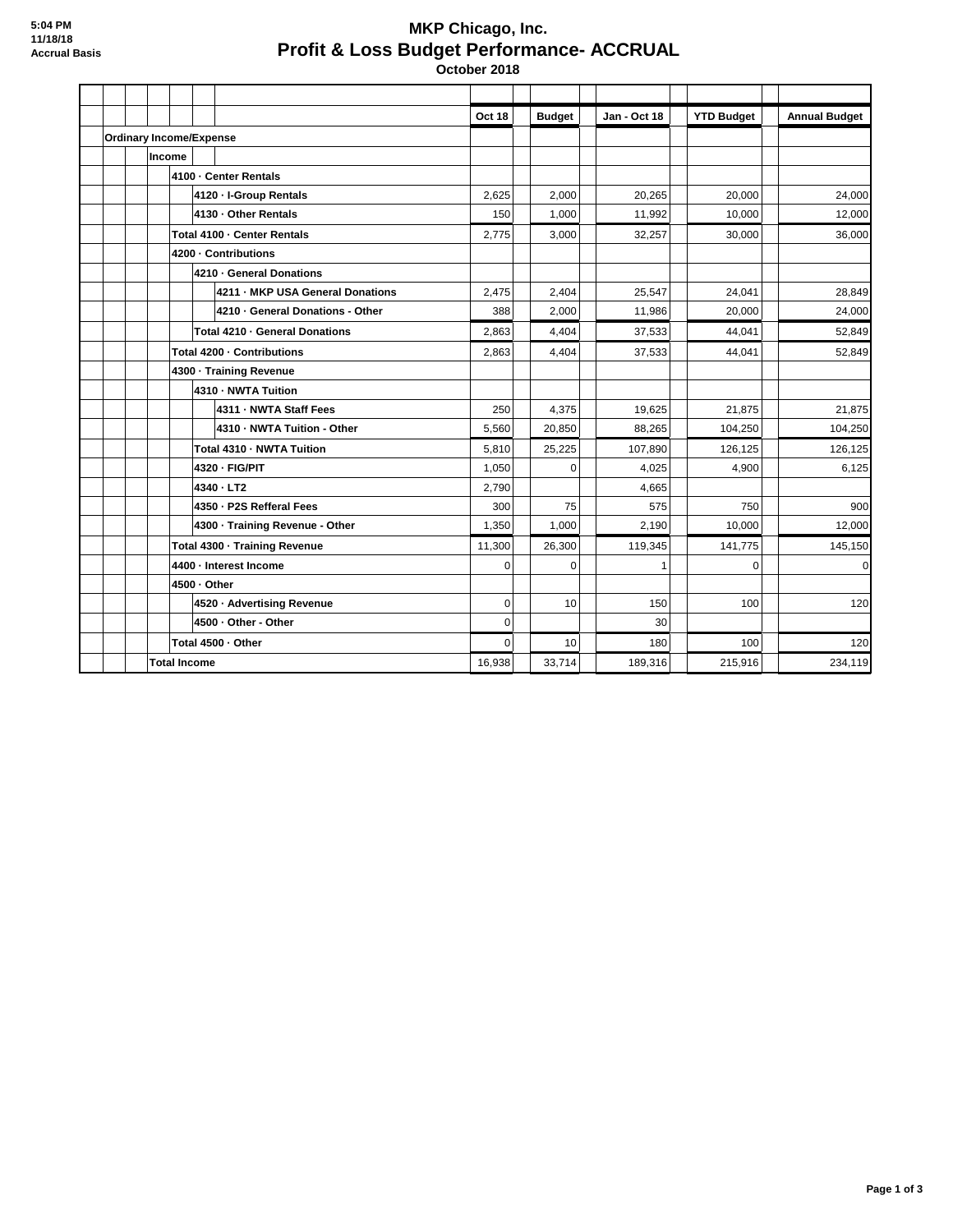**Other Expense**

## **MKP Chicago, Inc. Profit & Loss Budget Performance- ACCRUAL October 2018**

**Oct 18 Budget Jan - Oct 18 YTD Budget Annual Budget Gross Income** 16,938 33,714 189,316 215,916 234,119 **Expense 6000 · Center Expense 6010 · Building Repairs** 530 | 1,250 | 1,500 **6040 · Equipment & Maintenance**  $\begin{vmatrix} 867 & | & 400 & | & 3,848 & | & 4,000 & | & 4,800 \end{vmatrix}$ **6050 · Rent** 3,509 3,770 35,095 37,701 45,241 **6060 · Utilities** 1,123 850 7,960 8,500 10,200 **Total 6000 · Center Expense** 61,741 **5,499** 5,145 **51,451 51,451 51,451 61,741 6100 · Fund Raising Expense 6110 · Printing & Mailings 1.200 1.4 1.400 1.400 1.400 1.400 1.400 1.400 1.400 1.400 1.400 1.400 1.400 1.400 1.400 1.400 1.400 1.400 1.400 1.400 1.400 1.400 1.400 1.400 1.400 1.400 1.400 1.400 1.400 1.400 1.400 1.400 6100 · Fund Raising Expense - Other** 0 | | 200 | | 680 | | 2,000 | | 2,400 | 2,400 **Total 6100 · Fund Raising Expense** 0 200 706 3,100 4,600 **6200 · Operating Expense 6210 · Accounting Fees** 17,000 1,417 1,417 1,417 14,167 14,167 14,167 17,000 **6215 · Bank and Credit Card Fees**  $\begin{vmatrix} 494 & 400 & 3,654 \end{vmatrix}$   $\begin{vmatrix} 3,654 & 4,000 \end{vmatrix}$  4,000 **6220 · Conferences & Meetings**  $\begin{vmatrix} 62 & 700 & 1,177 \\ 2,000 & 2,000 \end{vmatrix}$  2,000 **6230 · Office Supplies** 6230 **1,046** 1,046 1,046 1,500 1,500 1,500 1,500 1,500 1,500 1,500 1,800 1,800 1,800 1,800 1,800 1,800 1,800 1,800 1,800 1,800 1,800 1,500 1,500 1,500 1,500 1,500 1,500 1,500 1,500 1,500 1,500 1,50 **6235 · Payroll Expenses. 6236 · Health Insurance** 150 150 150 150 1,500 1,500 1,500 1,500 1,500 1,500 1,800 **6235 · Payroll Expenses. - Other 3,879 38,857 38,966 46,759 Total 6235 · Payroll Expenses.** | 4,029 | 4,047 | 40,357 | 40,466 | 48,559 **6245 · Permits & Fees** 86 **1,280 1,280 1,280 36 1,280 36 36 6250 · Postage & Shipping** 38 40 410 400 480 **6255 · Software and Services** 0 0 507 550 550 **6260 · Telephone, Email & Internet 6261 · CellPhone - Office** | 100 | | 100 | | 1,000 | | 1,200 **6260 · Telephone, Email & Internet - Other**  $\begin{vmatrix} 7 & 226 & 2,294 \end{vmatrix}$  2,294 2,260 2,712 **Total 6260 · Telephone, Email & Internet**  $\begin{vmatrix} 107 & | & 326 & | & 3,294 & | & 3,260 & | & 3,912 \end{vmatrix}$ **Total 6200 · Operating Expense** 6,187 **65,892** 65,892 66,379 66,379 79,137 **6300 · Training Expenses 6320 · NWTA Food Expenses**  $\begin{vmatrix} .209 & 1,730 & 8,007 \end{vmatrix}$  8,050 8,650 8,650 **6330 · NWTA Leader Fees** 0 3,738 15,860 18,690 18,690 **6340 · NWTA Leader Travel** 628 830 2,100 4,150 4,150 **6350 · NWTA Materials** 319 | 319 | 1,800 | 4,933 | 9,000 | 9,000 9,000 **6370 · NWTA MKPI Fees** 31,250 **128,400** 128,400 **31,250 31,250** 31,250 **6380 · NWTA Site Rental 10.000 12,500 12,500 12,000 14,132 10,000 1000 10,000 1000 10,000 6400 · Other Leader Fees** 2,750 **8400 · Other Leader Fees** 3,300 **6300 · Training Expenses - Other** 0 300 0 3,000 3,600 **Total 6300 · Training Expenses** 3,238 16,923 73,732 87,490 88,640 **Total Expense** 14,924 29,348 187,763 208,420 234,118 **Net Ordinary Income 2008 1,553 7,496 1,553 7,496 1,553 7,496 1,553 7,496 1,553 1,553 7,496 1,553 1,553 1,553 1,553 1,553 1,553 1,553 1,553 1,553 1,554 1,553 1,554 1,553 1,553 1,553 1,553 1,553 1,553 1,553 1,553 1,553 1,55 Other Income/Expense**

**7050 · Interest Expense** 0 4,917 5,000 49,167 59,000 **Total Other Expense** 0 4,917 5,000 49,167 59,000 **Net Other Income 1 -49,167 -4,917 -5,000 -4,917 -5,000 -49,167 -59,000 -59,000 -59,000 -59,000 -59,000 -59,000 Net Income 2,014 -551 -3,447 -41,671 -58,999**